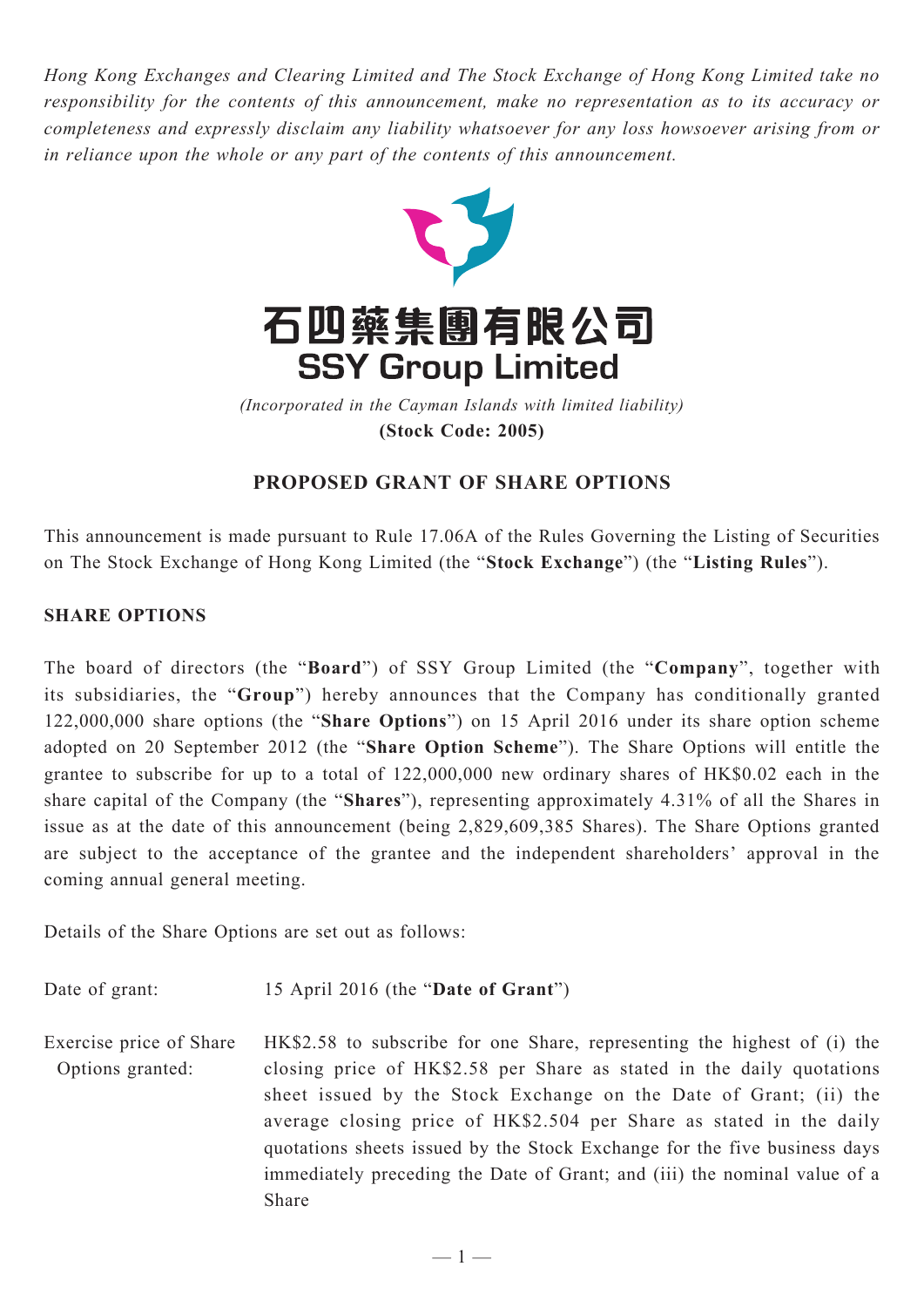| Number of Share                          | 122,000,000 Share Options (each Share Option shall entitle the holder of |
|------------------------------------------|--------------------------------------------------------------------------|
| Options granted:                         | the Share Option to subscribe for one Share)                             |
| Validity period of the<br>Share Options: | Five years commencing from 15 April 2016                                 |

All of the above 122,000,000 Share Options were granted to Mr. Qu Jiguang who is the Chairman of the Board, chief executive officer (CEO), an executive director and also a controlling shareholder of the Company ("**Mr. Qu**").

## **LISTING RULES IMPLICATIONS**

Pursuant to Rule 17.04(1) of the Listing Rules and the Share Option Scheme, the grant of Share Options by the Company to any Director, chief executive, or substantial shareholder of the Company or any of their respective associates must be approved by the independent non-executive Directors (excluding independent non-executive Director who is the grantee of the Options concerned). The grant of the Share Options to Mr. Qu has been reviewed and approved by the independent nonexecutive Directors of the Company.

Further, pursuant to Rule 17.04(1) of the Listing Rules and the Share Option Scheme, any grant of Options to a substantial shareholder or an independent non-executive Director, or any of their respective associates, which would result in the shares issued and to be issued upon exercise of all Options already granted and to be granted (including options exercised, cancelled and outstanding) under the Share Option Scheme or any other schemes of the Group to such person in the 12-month period up to and including the date of such grant (i) representing in aggregate over 0.1% of the shares of the Company in issue and (ii) having an aggregate value, based on the closing price of the shares of the Company at the date of each grant, in excess of HK\$5 million, such further grant of options must be separately approved by shareholders in general meeting.

In addition, pursuant to Rule 17.03(4) of the Listing Rules and the Share Option Scheme, where any further grant of Options to the grantees would result in the shares of the Company issued and to be issued upon exercise of all Options granted and to be granted to such person (including exercised, cancelled and outstanding) in the 12-month period up to and including the date of such further grant representing in aggregate over 1% of the relevant class of shares of the Company in issue, such further grant must be separately approved by shareholders in general meeting.